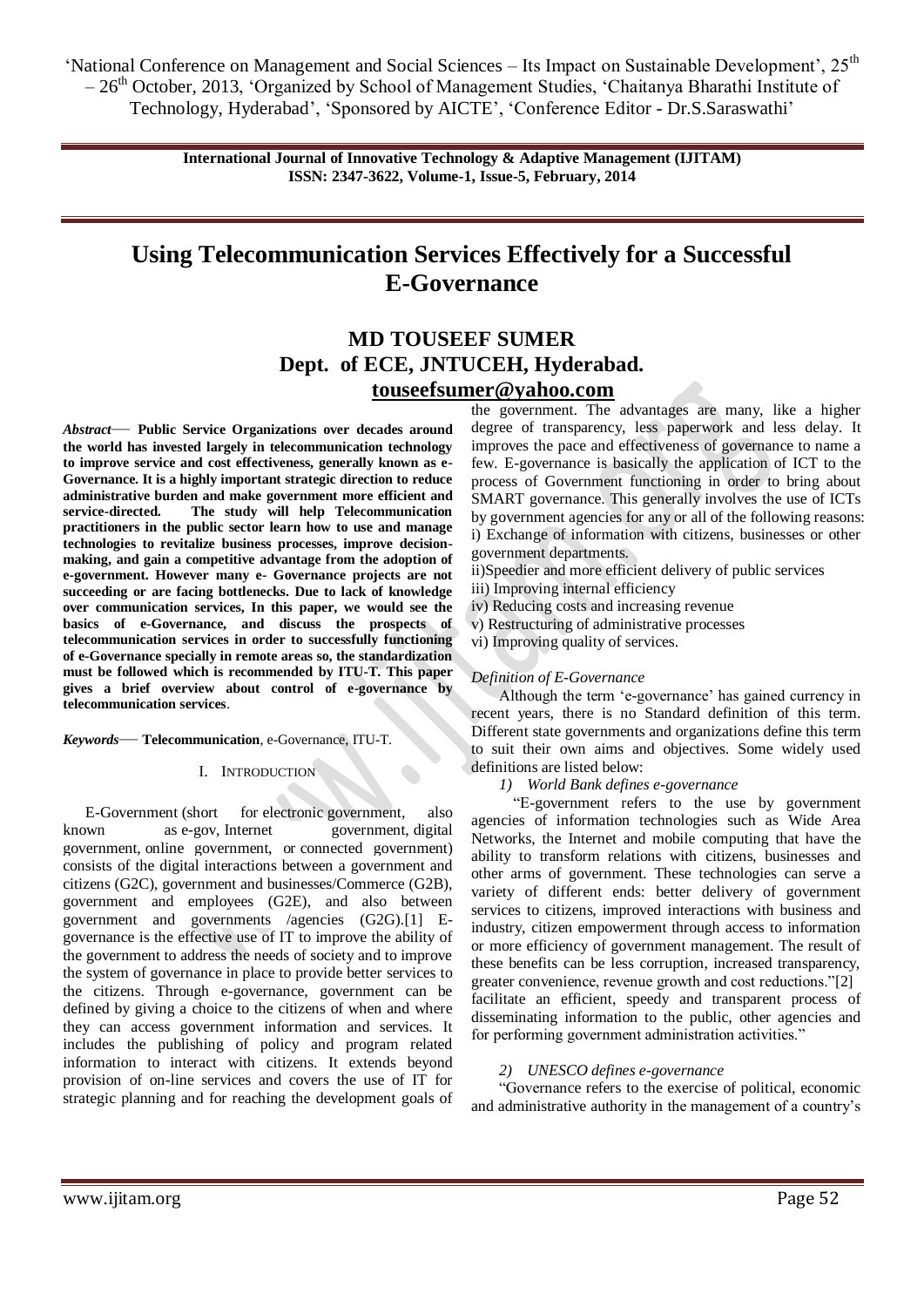> **International Journal of Innovative Technology & Adaptive Management (IJITAM) ISSN: 2347-3622, Volume-1, Issue-5, February, 2014**

affairs, including citizens' articulation of their interests and exercise of their legal rights and obligations. E-governance may be understood as the performance of this governance via the electronic medium in order to

facilitate an efficient, speedy and transparent process of disseminating information to the public, other agencies and for performing government administration activities."

### *3) Council of Europe defines e-governance*

―E-governance is about the use of information technology to raise the quality of the Services governments deliver to citizens and businesses. It is hoped that it will also Reinforce the connection between public officials and communities thereby leading to a Stronger, more accountable and inclusive democracy. The uses of electronic technologies in three areas of public action are:

1) Relations between the public authorities and civil society

2) Functioning of the public authorities at all stages of the democratic process (electronic democracy)

3) The provision of public services (electronic public services). In these cases, the focus is on making use of electronic technologies with a view to encourage better interaction between government and citizens to promote democracy and provide public services.

## **Telecommunication**



Communication is a process in which information is transferred from source to destination. Information can be in any form e.g. Voice, Data, Video, Graphics etc. Voice communication is the simplest mode of communication. We have been using communication technology for many years. Communications, or telecommunication, technology consists of electromagnetic devices and systems for communicating over long distance. Communication has broadly classified wired and wireless Telecommunication now include the use of electrical devices such as cellular phones, telephones, teleprinters and telegraphs, the use of radio and microwave

communications as well as the use of orbiting satellites and internet. It has emerged as a backbone of economic and social development in an increasingly knowledge intensive for global scenario. As the fastest growing telecommunications market in the world, The Department of Telecommunications, under the Ministry of Communications and Information Technology, and ITU-T are concerned authorities for all matters relating to telecom. The department is responsible for formulating the developmental policies, granting licenses for various telecom services, promoting standardization, research and development as well as private investment in the sector. The main reason proposed for regulating telecommunications has been that a desirable competitive outcome could not be achieved by market forces. The Government of India has declared 2005-2015 as the "Decade of Innovation" with focus on inclusive growth. Innovation is a process of taking new ideas to the market. It is the conversion of new knowledge into new products, processes and services. Telecom has been one bright spot in India's growth story of last two decades. This sector has performed admirably in registering outstanding growth rates consistently to achieve a tele-density which is over 74% now. The tariffs are the lowest in the world. The multiplier effect of the vastly expanded and improved telecommunication services has been visible and has contributed handsomely to the GDP growth of the country. India is the world's second-largest telecommunications market, with 898 million subscribers as on March 2013. Telecom infrastructure in India is expected to increase at a compound annual growth rate (CAGR) of 20 per cent during 2008-15 to reach 571,000 towers in 2015. Standards play a very important part in telecom hence there is a need to set up a Telecom Standards Development Organization (TSDO) in Public Private Partnership (PPP) mode to make national standards and get Indian requirements and IP incorporated into International standards. The size of the Indian market commands respect of the international vendors. By getting foreign vendors to design their products and services to meet India specific requirements (e.g. support for Indian languages), it can be ensured that Indian IPs get into their products and Indian innovators and developers can get the benefit. As per the Constitution of India, telecommunications is a central subject. The erstwhile Department of Post & Telegraph gave way to the formation of two separate departments, viz. Department of Post & Department of Telecommunications under the Ministry of Communications. Department of Electronics had been established in the Ministry of Electronics, which was later renamed as the Ministry of Information Technology just before the new millennium. However within a few years thereafter, both these ministries were merged to form the Ministry of Electronics, which was later renamed as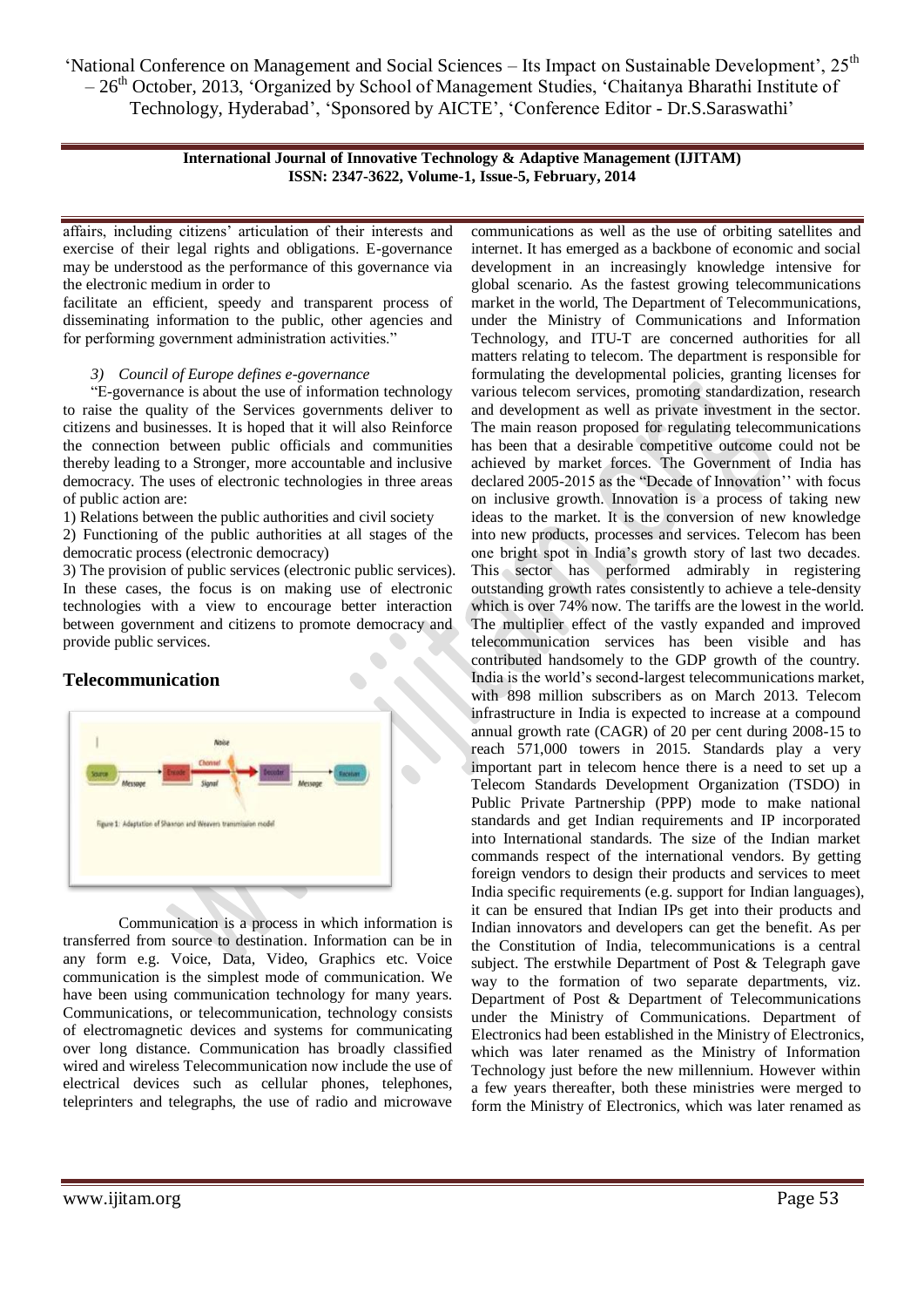> **International Journal of Innovative Technology & Adaptive Management (IJITAM) ISSN: 2347-3622, Volume-1, Issue-5, February, 2014**

the Ministry of Information Technology just before the new millennium. However within a few years thereafter, both these ministries were merged to form the Ministry of Communications & IT with 3 departments, viz.Telecommunications,Information Technology & Posts. The entry of private service providers brought with it the inevitable need for an independent regulator and thus the Telecom Regulatory Authority of India (TRAI) was established. Another major step was to set up the Universal Service Obligation Fund (USOF). The Telecom Centers of Excellence (TCOE) were set up in Public Private Partnership (PPP) mode and are an example of the Government, National Telecom Policy-2011 (in drafting stage) is designed to transform the Indian socio-economic scenario through accelerated equitable and inclusive economic growth by laying special emphasis on providing affordable and quality telecommunication services in rural and remote areas. NTP 2011 aims at promoting indigenous R&D, innovation and manufacturing to serve domestic and foreign markets.

#### *Telecom Regulatory Authority of India (TRAI)*

 The Telecom Regulatory Authority of India (TRAI) was established on  $20^{th}$  February 1997 by an Act of Parliament( Telecom Regulatory Authority of India Act, 1997) to regulate telecom services, including fixation/revision of tariffs for telecom services which were earlier vested in the Central Government.

#### *Universal Service Obligation Fund*

 Another major step was to set up an Universal Service Obligation Fund with effect from April 1, 2002. The Fund is to be utilized exclusively for meeting the Universal Service Obligation, specifically in the rural areas. National optical fiber network (NOFN) is going to be the biggest initiative from USOF to provide broadband access to 250,000 Indian village panchayats.

### **ITU-T**

The ITUTelecommunication Standardization Sector (ITU-T) is one of the three sectors (divisions or units) of the [International Telecommunication Union](http://en.wikipedia.org/wiki/International_Telecommunication_Union) (ITU); it coordinates standards for [telecommunications.](http://en.wikipedia.org/wiki/Telecommunications) The CCITT Recommendation X.710 defines the Common Management Information Services (CMIS) to be used for the exchange of management operations and information's, while the CCITT Recommendations X.711 and X.712 specify respectively the Common Management Information Protocol (CMIP) and the

Protocol Implementation Conformance Statement (PICS) Performa for CMIP which are used to vehicle the management operations. e-Government involves taking computer-based technologies and combining them with human-based administrative processes to create new ways of serving citizens. Organizations have to adapt ICTs to business processes. Similarly, business processes have to adapt to ICTs. ICTs provide new functions to do things that were not possible. Using these Standards the e-governance can be more effectively handled which can be understood with the following examples.

- 1 .Electronic Voting system using Internet
- 2 .Usage of Mobile devices
- 3. ICT Infrastructure for Rural e-Governance

#### *E-VOTING SYSTEM*

Many countries have implemented a unique id system for citizens. This can form the base for evotingsystem.UniqueIdentification (UID) process includes biometric information that is stored in a database. This information can be accessed for e-voting and it will ease the authentication process of e-voting system. It will further ensure that just one vote is cast by an individual and there is no rigging. To cater to the needs of all citizens irrespective of their level of education, there will be two channels of e-voting**.** 

*Votes on Internet with UID* **-** This is for the educated section of people who have access to internet at their homes/offices or for those who do not get an opportunity to be in their constituencies during elections. Thus, wherever they are, they can exercise their right to vote through internet on the day of election. They can log into the e-voting system with UID and password and cast their votes.

#### *Votes at Polling Stations with UID and Biometrics*

This channel is for people who do not know how to use internet or do not have access to internet. Simple touch screens/computer system and finger print scanners can be installed at polling booths. People can simply swipe their fingers on scanners and get authenticated. Thus, they will be able to vote by merely touching the screen to select the candidate of their choice. This channel will ensure that uneducated people who cannot type passwords will be able to vote through biometric authentication. Apart from these two channels, mobile devices can also enable voting from remote places that lack web access. E-voting database will be maintained separately that will have information about the users who have already voted. This information in the database will be coupled with the UID database to nullify the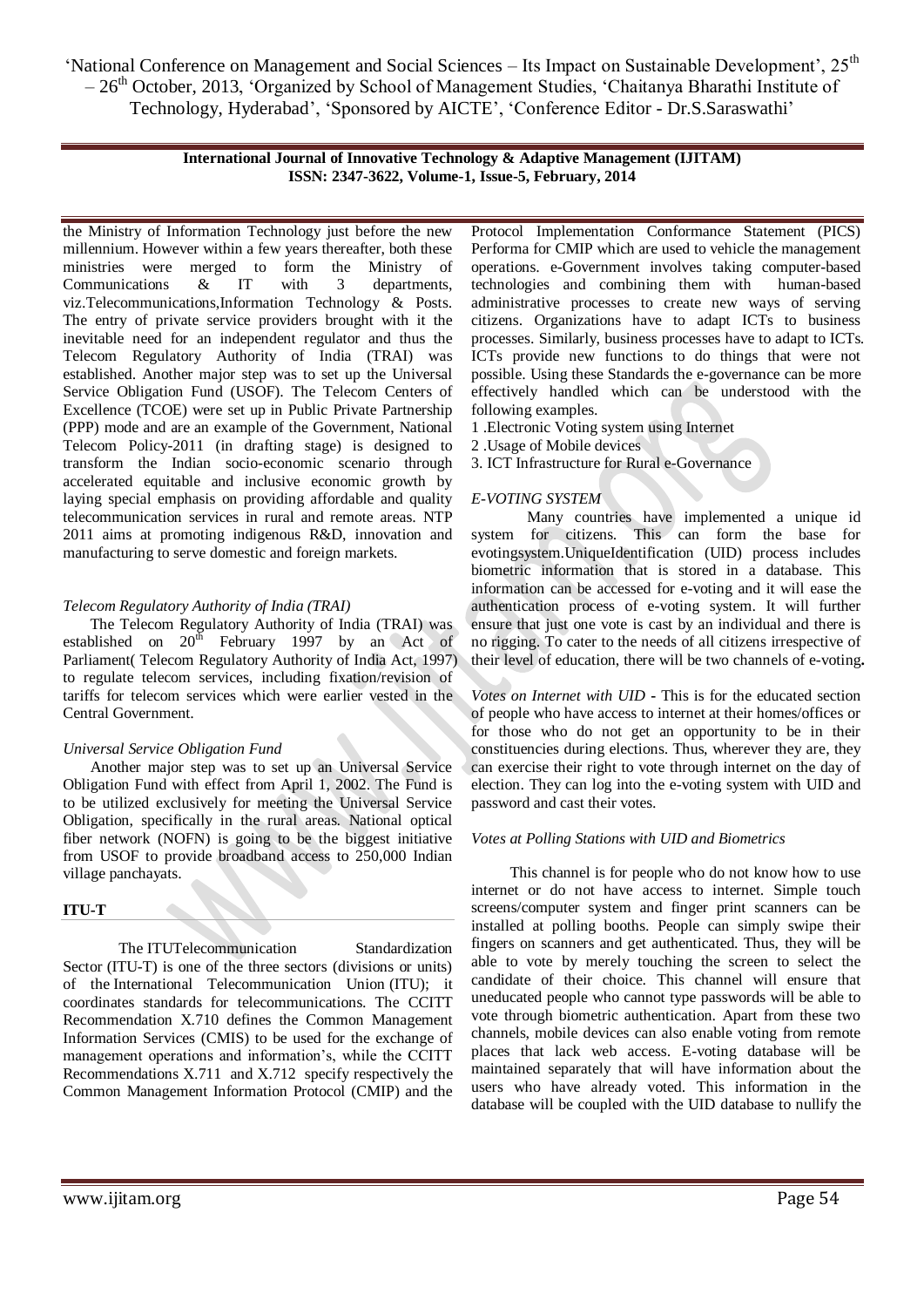> **International Journal of Innovative Technology & Adaptive Management (IJITAM) ISSN: 2347-3622, Volume-1, Issue-5, February, 2014**

effect of any future changes. User's voting information will not be stored at any stage in the database to ensure confidentiality of vote. The only information about a user that will be stored in the database is whether or not the person has voted. The status flag will be set against the user details if she has already voted. So, no user will be able to vote twice. These flags will be reset after the successful completion of general elections so that the database is ready for reuse before next elections. With minimal efforts, e-voting can be refreshed for use in other state/general elections. Counting of votes has been automated to ensure error-free and quick results.



 In order to maximize the benefits and minimize the risks of adopting e-voting, it is necessary to create a vision with a roadmap. To encapsulate, the catch phrase is to "think" flat, start small and scale fast." e-Government should be value-driven and not technology-driven. The promised benefits of e-governments do not take place simply by digitizing information and placing it online. Instead, the challenge is to understand how the use of new ICT tools can be leveraged to bring about a transformation in the culture and structure of government in order to provide better and transparent services to citizens.

#### *Usage of Mobile devices*

 International Telecom Union's trends are to be believed, mobile phone services are accessible to 90% of the global population and 80% already avail it. Mobile communication has some unique characteristics that cannot be replicated by any other mode of information sharing or advertising, for e.g., print media, television, internet or radio. There are various channels of delivery. They can be grouped as:

Text message (SMS) - short SMS or appended text at the end of subscriber message ; and a complete SMS as standalone message, Multimedia messaging (MMS), Mobile applications, Mobile video - live video; and store and forward video Mobile web/mobile internet – dedicated websites or URL provided through any other channel.

Government can start sending short SMS to targeted audience one week ahead of an event. Mobile operators have relevant demographic data to categorize target audience and messages can be made more focused. Unlike broadcast channels that are

one-way in nature, government can send MMS or video clips to educate people about events while providing them a channel to respond back with suggestions. These messages will help build momentum and people in remote areas can also be educated without worrying about any obstacle. Irrespective of developing or developed economies, mobile devices have become personal companions to subscribers and they are readily available to provide innovative services like egovernance. Information and context of information are becoming important to an individual's life. Government is one of the biggest owners of information. It is required that the government provides such information to relevant people at the right time and in the right context. Mobile communication can easily bridge the gap between people and the government, bringing them together for social and economic development. Marketing concepts in mobile communication are advanced, innovative and personalized. It is suggested that while using any channel of mobile marketing, guidelines, Thus, mobile communication should be used with innovative business models by government agencies for better governance.



*ICT Infrastructure for Rural e-Governance*